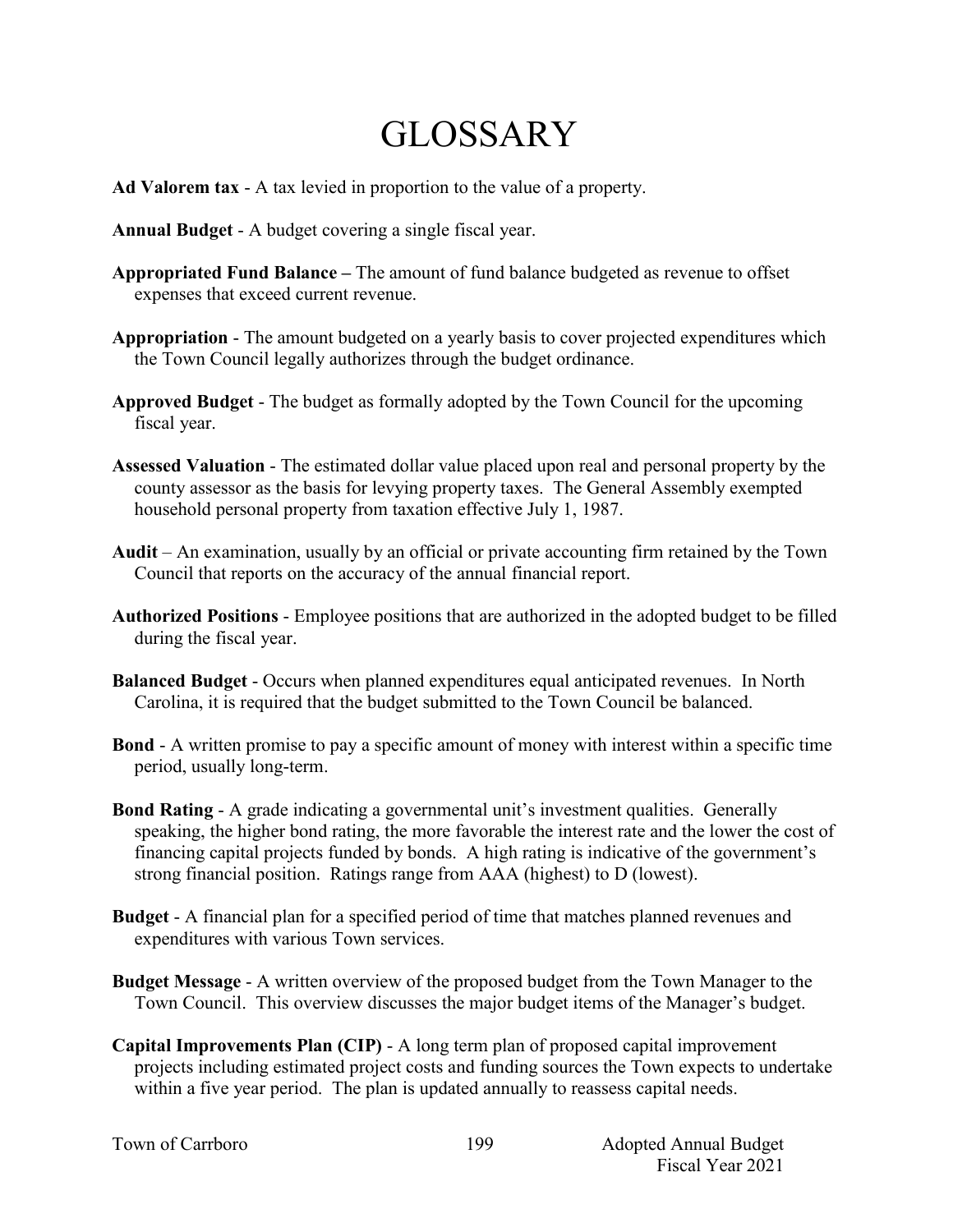**Capital Outlay** - An expenditure that results in the acquisition of, or addition to, a fixed asset.

- **Capital Project Fund** A fund used to account for the acquisition or construction of major capital facilities and equipment.
- **Comprehensive Annual Financial Report (CAFR)** The official annual report of a government.
- **Consumer Price Index (CPI)** A statistical description of price levels provided by the U.S. Department of Labor. The index is used as a measure of the increase in the cost of living (economic inflation).
- **Contingency**  Appropriation intended for unanticipated expenditures. The Town Council controls transfer of these funds into an expendable account.
- **COVID-19** COVID-19 is a new strain of coronavirus that has not been previously identified in humans. The COVID-19 is the cause of an outbreak of respiratory illness first detected in Wuhan, Hubei province, China.
- **Debt Service** Principal, interest and administrative costs associated with the repayment of longterm debt.
- **Department**  A major administrative division of the Town that has overall management responsibility for an operation within a functional area.
- **Encumbrances**  An approved financial commitment for services, contracts, or goods which have not been delivered or performed.
- **Enterprise Fund** A grouping of activities whose expenditures are wholly or partially offset by revenues collected from consumers in the form of fees and charges.
- **Expenditures** The total cost of a program or capital project.
- **Fiscal Year (FY)** A 12 month period (July 1 through June 30) in which the annual operating budget applies and at the end of which an assessment is made of the Town's financial condition and performance of operations.
- **Fixed Asset** A capital item that has an acquisition cost of \$5,000 or more, is tangible, and has an expected minimum life of 1 year.
- **Fund** An accounting entity created to record the financial activity for a selected financial group.
- **Fund Balance** Funds accumulated through the under expenditure of appropriation and/or receiving revenues greater than anticipated and included in the budget.

200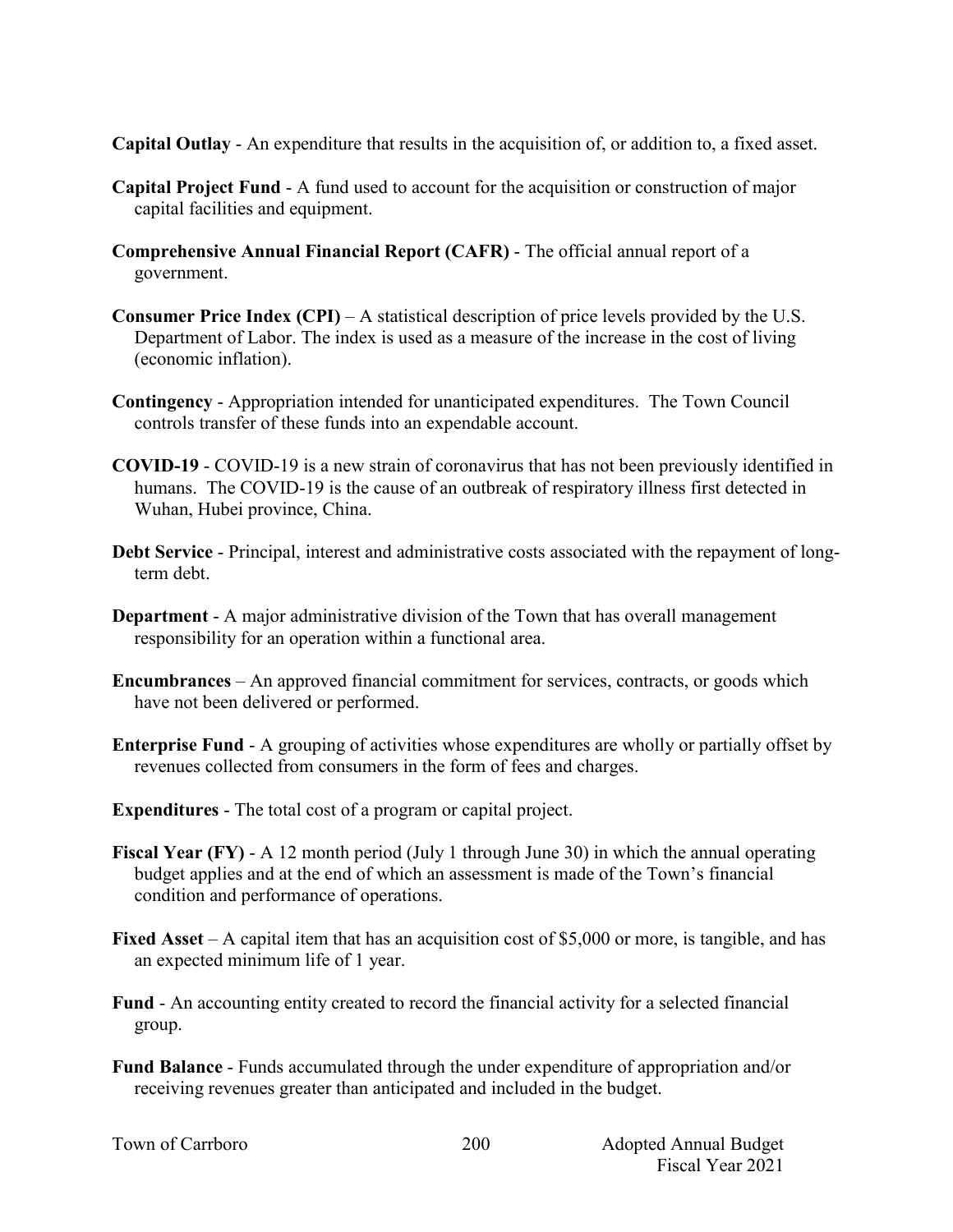- **General Fund** A fund which provides for the accounting for most of the basic government services, such as police, fire, sanitation, inspections, law enforcement, recreation, and other general services.
- **General Obligation Bonds** Bonds issued by a government which are backed by the full faith and credit of its taxing authority.
- **Geographic Information System (GIS) -** An organized collection of computer hardware, software, geographic data, and personnel designed to efficiently capture, store, update, manipulate, analyze, and display all forms of geographically referenced information.
- **Goal** A broad statement of desired conditions to be maintained or achieved through the efforts of an organization.
- **Governmental Funds –** consists of the General Fund, Special Revenue Fund and Capital Project Fund.
- **Interest and Penalties Receivable on Taxes** Uncollected interest and penalties on property taxes.
- **Lease Purchase** A method of purchasing equipment in which payments are spread over a period of time.
- **Levy**  The amount of tax, service charge, and assessment imposed by the government.
- **Line Item** A budgetary account representing a specific object of expenditure.
- **Local Government Commission (LGC)**  The Local Government Commission, which is chaired by the State Treasurer, is an oversight body that ensures municipalities and other governmental units fulfill their statutory obligations with regard to State and local government finance.
- **LTD**  Life to Date
- **Major Fund Reporting –** General Government Accounting Principles require governmental fund data be presented separately for each individual major governmental fund. General Fund is always considered a major fund. The Non-major Funds include the Revolving Loan, Capital Projects, Grant, Capital Reserve, Payment in Lieu Reserve, and Affordable Housing Funds.

At a minimum, governmental funds other than the general fund must be reported as major funds if they meet both of the following criteria:

• 10% criterion. An individual governmental fund reports at least 10% of any of the following: a) total governmental fund assets, b) total governmental fund liabilities, c) total governmental fund revenues, or d) total governmental fund expenditures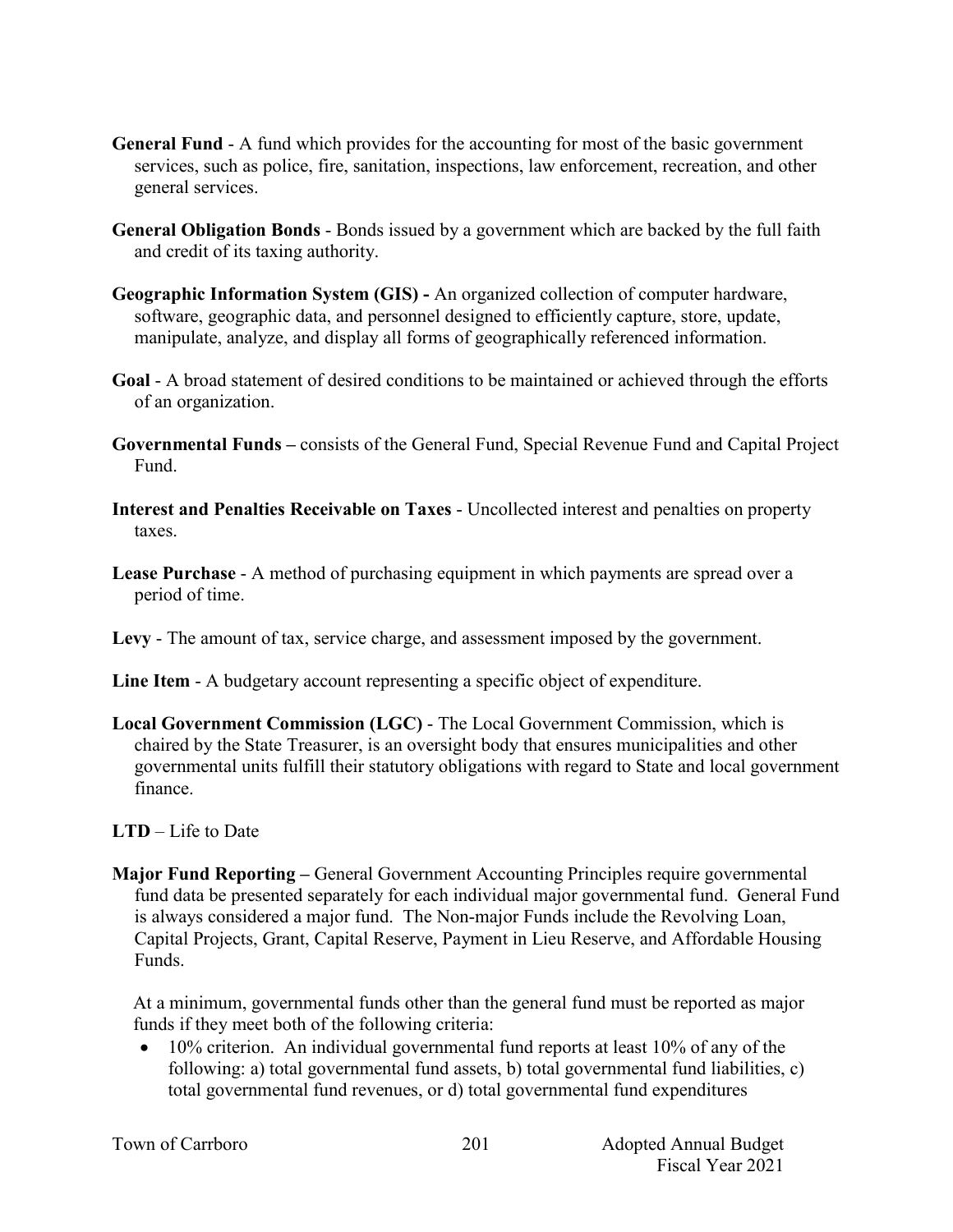- 5% criterion. An individual governmental fund reports at least 5% of the aggregated total for both governmental funds and enterprise funds of any one of the items for which it met the 10% criterion.
- **Modified Accrual** The basis of accounting for the Town. Under this system, expenditures are recognized when encumbered.
- **Midpoint of Salary** a rate that is half way between the minimum rate and maximum rate of a budgeted position.
- **National Fire Protection Association (NFPA)**  An international nonprofit NFPA is to reduce the worldwide burden of fire and other hazards on the quality of life by providing and advocating consensus on codes and standards, research, training, and education.
- **Non-major Fund –** see definition for Major Fund Reporting.
- **Objective** A specific statement of what is to be accomplished or achieved for a particular program during the fiscal year.
- **Operating Budget** The Town's financial plan which outlines proposed expenditures for the upcoming fiscal year and estimates revenues which will be used to finance them.
- **Operating Expenses** Those expenditures of a recurring nature, covering services and supplies necessary to operate individual departmental activities.
- **Orange Water and Sewer Authority (OWASA)** OWASA is the public, nonprofit water and sewer utility serving the Carrboro-Chapel Hill community. OWASA's nine-member Board of Directors is appointed by the Carrboro Town Council, the Chapel Hill Town Council, and the Orange County Board of Commissioners.
- **Ordinance** A formal legislative enactment by the Town Council which as the full force and effect of law within the boundaries of the Town.
- **Occupational Safety and Health Act (OSHA)** Regulations passed by the US Department of Occupational Safety and Health Administration to assure safe and healthful working conditions for working men and women by authorizing enforcement of the standards developed under the Act.
- **Pandemic** An outbreak of a disease that is prevalent over a whole country or the world.
- **Parking Utility Enterprise Fund** This fund comprehensively addresses the vehicle parking needs of the Town. The Enterprise Fund will be funded with a transfer from the General Fund until such time the Town implements a fee structure for parking facilities.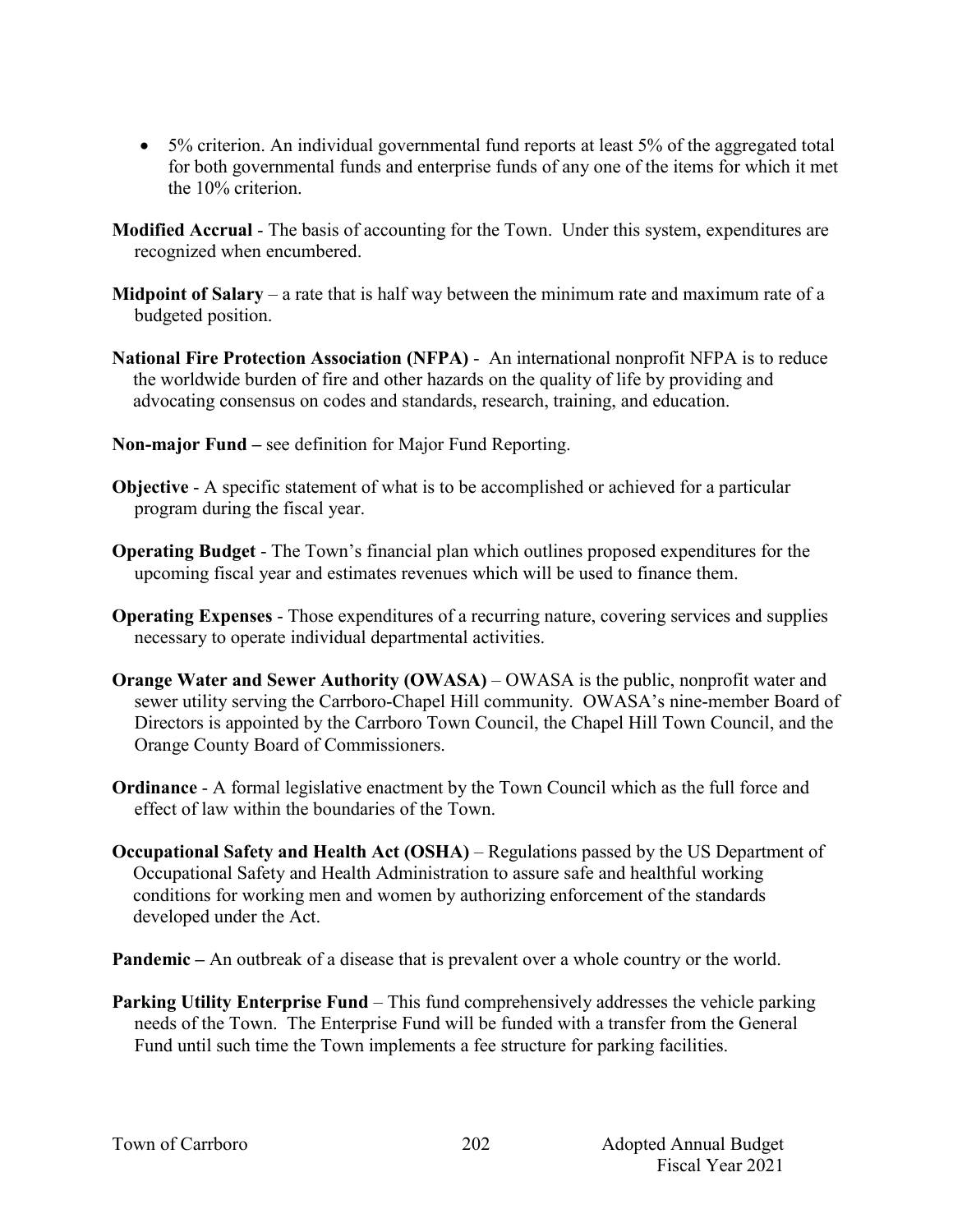- **Personal Property** Movable property classified within two categories; tangible and intangible. "Tangible" or touchable property includes items of visible and movable property not permanently affixed to real property. "Intangible" or non-touchable property includes stocks, bonds, notes, cash, bank deposits, accounts receivable, patents, trademarks, copyrights, and similar assets.
- **Personnel Services** Salaries and wages paid to employees for full-time, part-time, and temporary work, including overtime and similar compensation. Also included in this account group are fringe benefits paid for employees.
- **Program** A well-defined portion of the operating plan for which a distinct set of goals and objective may be developed.
- **Property Tax** Tax paid by those owning property in the Town.
- **Property Tax Rate** The rate at which real property in the Town is taxed in order to produce revenues sufficient to conduct necessary governmental activities.
- **Proprietary Funds –** consists of the Stormwater Utility Fund.
- **Real Property** Land, buildings, and items permanently affixed to land or buildings.
- **Real Property Value** The value of land and buildings which are taxable.
- **Reclassification** A change in the classification and corresponding job title of an existing position which results from a major change in assigned responsibilities.
- **Reserve** An account designed for a portion of the fund balance which is to be used for a specific purpose.
- **Revaluation**  The process of revaluing a jurisdiction's real property in order to adjust the tax value to the market value; by North Carolina law, a revaluation must be conducted at a minimum of every eight years. Orange County revalues property every four years. Property was revalued as of January 1, 2017.
- **Revenue**  All funds that the Town government receives as income, including items such as tax payments, fees for specific services, receipts from other governments, fines, forfeitures, shared revenues, and interest income.
- **Revenue-neutral Tax Rate -** The revenue-neutral tax rate, as defined by G.S. 159-11(e), is the rate that is estimated to produce revenue for the next fiscal year if no reappraisal had occurred. The rate is then adjusted by a growth factor equal to the average annual percentage increase in the tax base due to improvements since the last general reappraisal. State law requires that units of local government, including public authorities, publish a revenue-neutral tax rate in the budget immediately following the completion of the general reappraisal of real